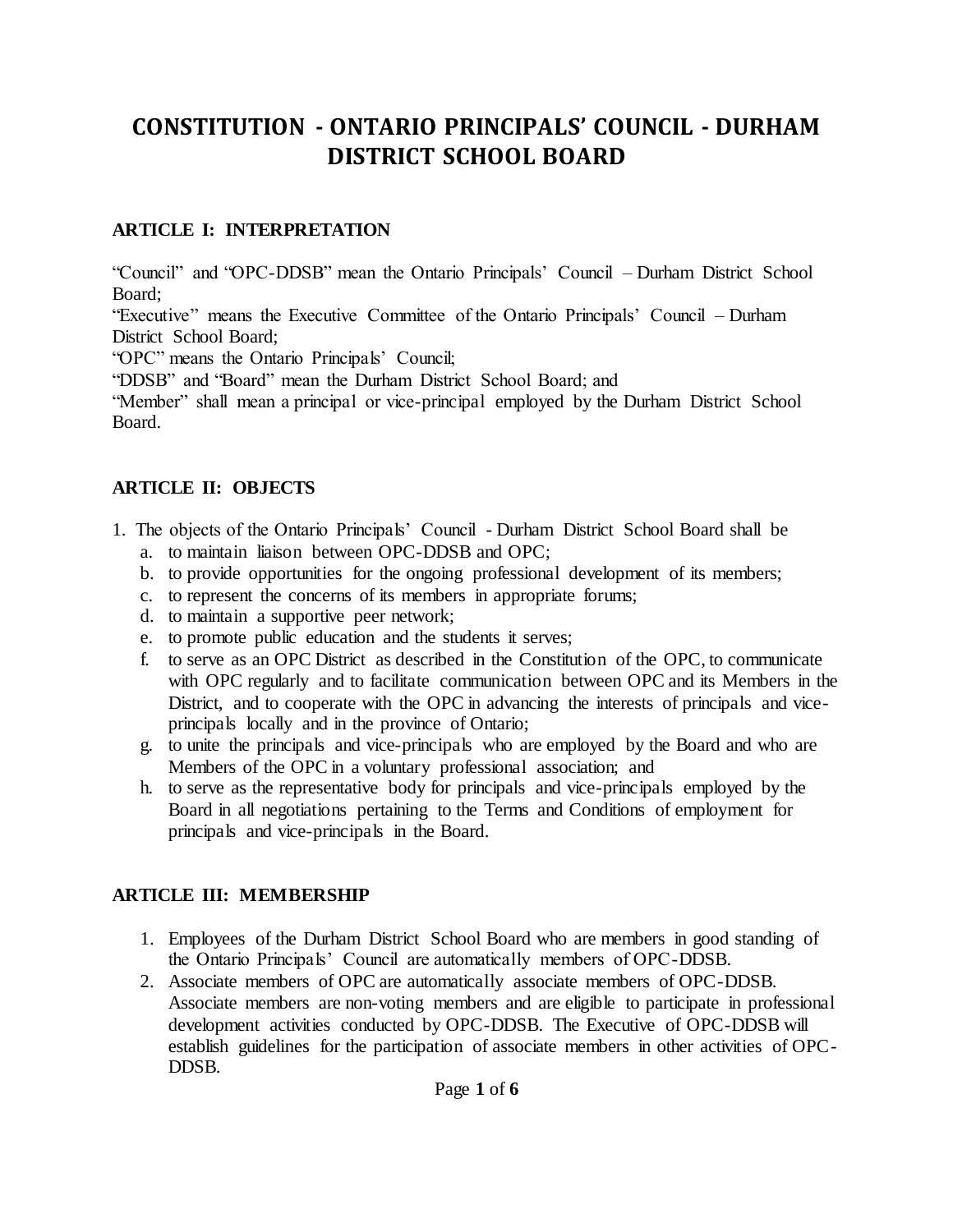### **ARTICLE IV: EXECUTIVE**

- 1. The Executive of OPC-DDSB shall consist of the following:
- a. 2 Co-Chairs who shall be the two OPC Councillors, one from each panel;
- b. 1 additional OPC Councillor to be appointed by the Executive where the total membership of OPC-DDSB exceeds 250 members in a membership year (either panel);
- c. Secretary;
- d. Treasurer;
- e. 3 Executive Officers, at least one from each panel; and
- f. 2 Terms and Conditions Representatives, (one from each panel).
- g. Anyone on the Provincial Executive who is an OPC-DDSB member is automatically part of the local Executive.
- 2. The Executive members shall be elected for a two-year term.
- a. In an event that an Executive member is not able to fulfill a two-year term, an election shall take place after one year.
- b. In an event an Executive member is not able to fulfill a two-year term and an election is not possible mid-year, then the Executive shall appoint a replacement until the next election.

### **ARTICLE V: ELECTION PROCEDURES**

- 1. A retiring member from OPC-DDSB (the Elections Officer) shall be appointed each year by the Executive to conduct the annual elections.
- 2. Candidate names and/or nomination forms shall be submitted to the Elections Officer no later than one week prior to the voting date. The Elections Officer will create ballots which includes all names received one week prior to the voting date, and will communicate these ballots to all members of OPC-DDSB by e-mail.
- 3. Only OPC members in good standing are eligible to run for office and to vote in the election.
- 4. All Executive Committee positions representing either the Elementary or Secondary panel shall be available to both Principals and Vice-Principals from within that panel. All positions have two-year terms.
- 5. In years that end in an even number, an election will be held for the following positions:
- a. Elementary Co-Chair/OPC Provincial Councillor,
- b. Secretary,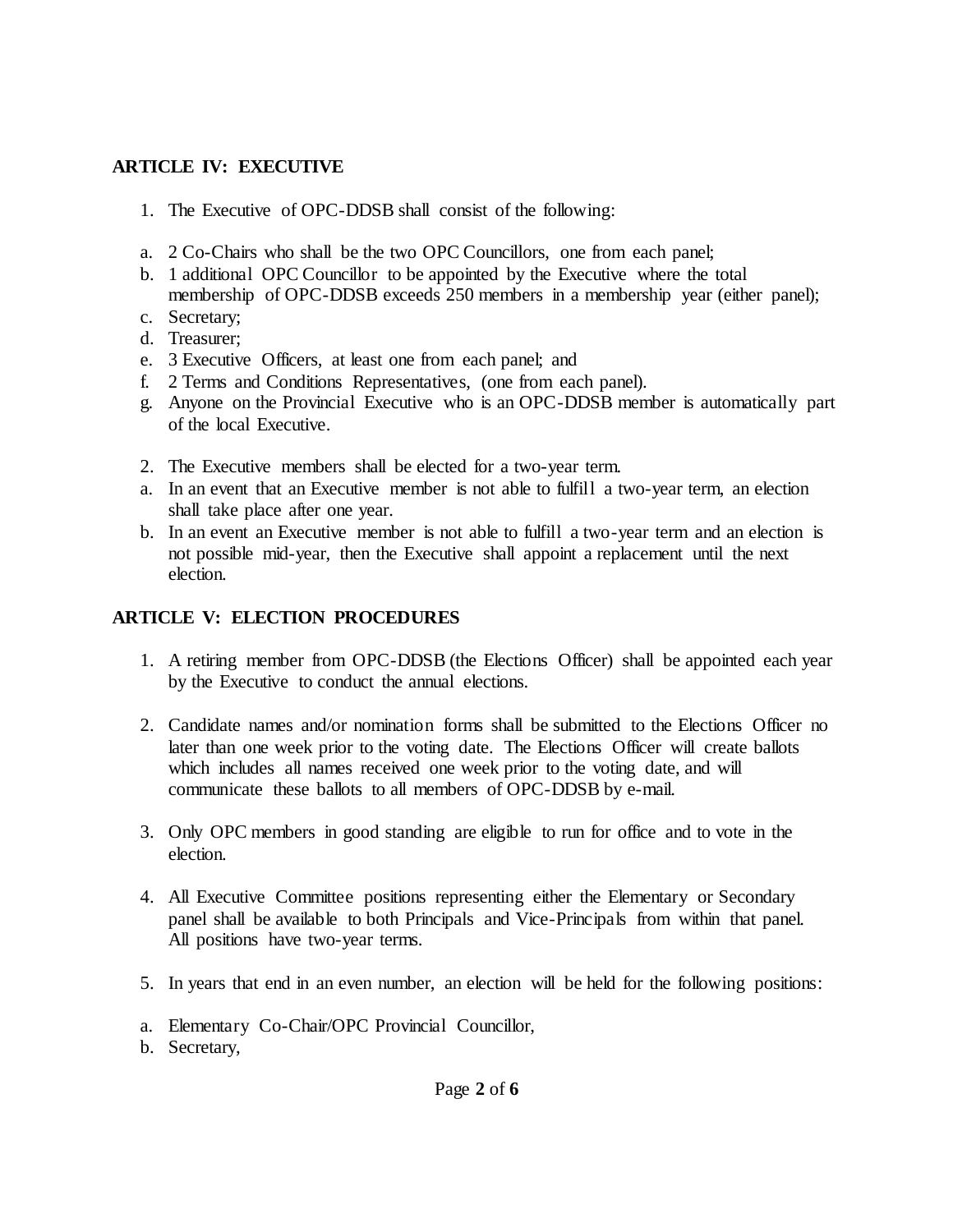- c. Elementary Officer,
- d. Secondary Officer.
- 6. In years that end in an odd number, an election will be held for the following positions:
- a. Secondary Co-Chair/OPC Provincial Councillor,
- b. Treasurer,
- c. Officer,
- d. Terms and Conditions Representatives (1 from each panel).
- 7. In each election which shall be held in the spring meeting of the OPC-DDSB, there will be separate ballots for each position. A first ballot shall be held to determine the Elementary or Secondary Co-Chair, depending on the year. The second ballot shall be held to determine either the Secretary or Treasurer, depending on the year. The third ballot shall be held to determine the positions of Officer, depending on the year. A fourth ballot will be required for the positions of Elementary and Secondary Terms and Conditions Representatives, depending on the year.
- 8. In the situation of a position remaining vacant after elections have been completed or a position becoming vacant prior to the next election, the Executive may make an interim appointment from the membership at large.

# **ARTICLE VI: DUTIES AND POWERS OF THE EXECUTIVE COMMITTEE**

- 1. The Executive shall have the authority and the responsibility to administer the affairs of the Council between meetings of the membership.
- 2. Members of the Executive shall attend meetings as scheduled by the Co-Chairs. In order to maintain a quorum for Executive meetings, members shall attempt to stay till the end of each meeting.
- 3. The Executive shall be responsible for directing the affairs of the OPC-DDSB, including:
	- a. Monitoring and approving expenditures;
	- b. Developing and implementing the priorities and programs and purposes of Council;
	- c. Establishing and monitoring the decisions and activities of such standing, special, or sub-committees which are created as needed;
	- d. Appointing interim members to the Executive in the event of vacancies;
	- e. Establishing a Terms and Conditions committee, led by the Terms and Conditions representatives on the Executive, assessing the priorities of the membership, and pursuing improvements to the terms and conditions of employment for principals and vice-principals accordingly.
- 4. The Co-Chairs (or in the absence of one Co-Chair, a Co-Chair) and the Treasurer shall be the signing officers for the OPC-DDSB.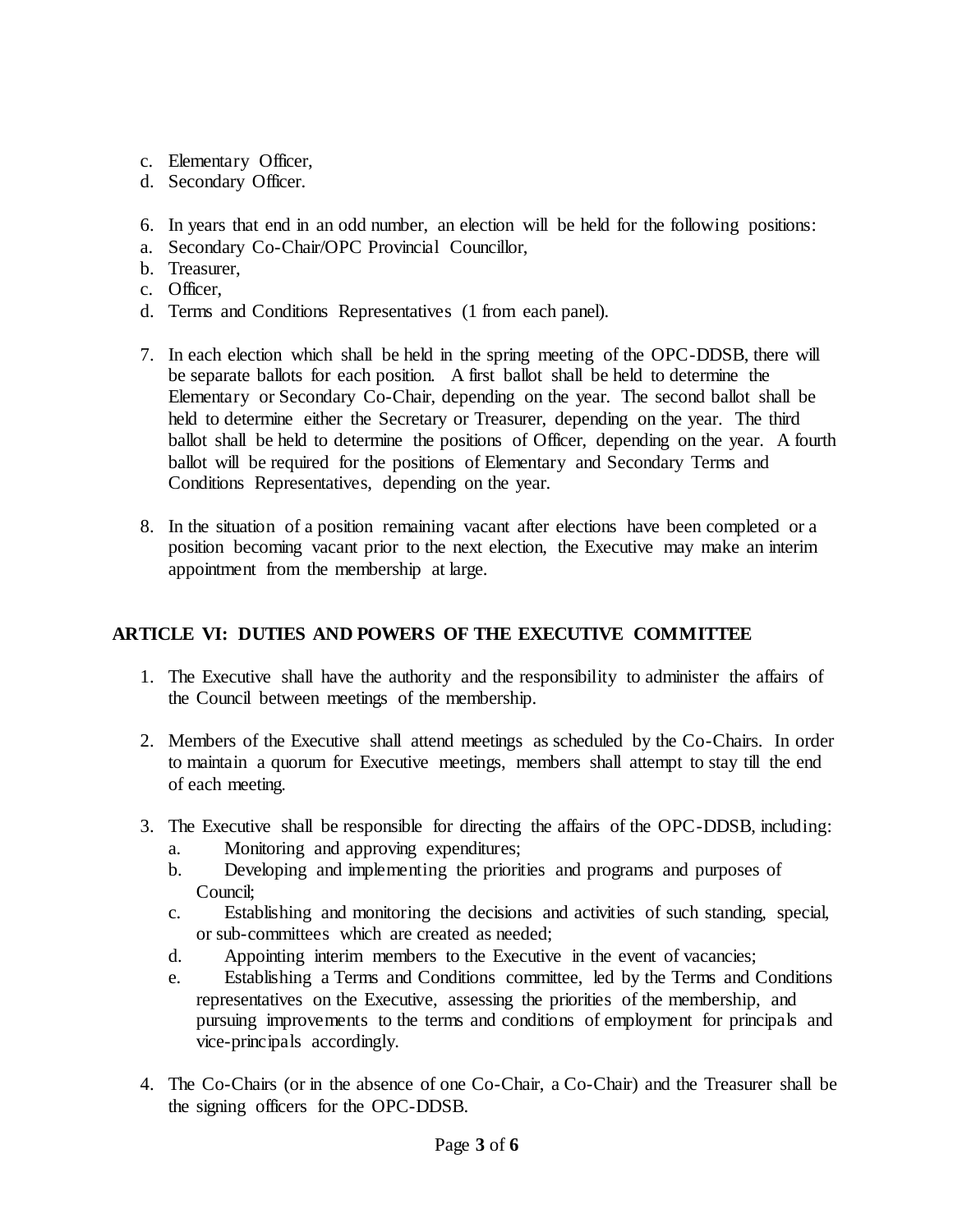- 5. The Co-Chairs shall attend all meetings of the Executive and Council unless unable to do so by reason of personal illness or other emergency. In the absence of a Co-Chair, the other Co-Chair shall chair the meeting. The Co-Chairs shall not have voting privileges at the Annual General Meeting of OPC-DDSB.
- 6. The Provincial Councillors shall perform the duties of a Provincial Councillor as defined by the OPC in the OPC Constitution, OPC Policies, and the Provincial Councillor Handbook, as they may be from time to time. The Provincial Councillors shall serve as the liaison between the OPC-DDSB and the Council and shall bring forward any District resolutions, issues, or concerns to the notice of OPC as they may be authorized and directed to do so by the membership of the OPC-DDSB from time to time.
- 7. The Secretary shall provide notice to the Executive Committee and the membership of all meetings and shall record the minutes and motions at all Executive and Council meetings and shall provide a copy of all minutes, except those of in-camera sessions, to the membership on a timely basis.
- 8. The Treasurer shall prepare a draft budget for the approval of OPC-DDSB at the Annual General Meeting. The Treasurer shall monitor the financial status of OPC-DDSB and report monthly to the Executive and regularly to Council about the financial status of the Council. The Treasurer shall report any lack of compliance with the constitution or the financial management of Council promptly to the Executive. If necessary, the Treasurer shall arrange for the change of signing authority for banking purposes following each election. The Treasurer shall be responsible annually for providing all information necessary to qualify for the annual membership rebate from OPC. That information shall include a copy of the council's Constitution that is compatible with the OPC Constitution and OPD District Recognition Policy, evidence of a duly elected Executive Committee, and an accepted financial statement.
- 9. The Terms and Conditions Representatives shall co-chair the Terms and Conditions Committee, and shall report to the Executive Committee at each of its meetings on the activities of the Terms and Conditions Committee. The Terms and Conditions Representatives shall be responsible for ensuring members are adequately consulted on their priorities for negotiations, shall consult with the OPC on matters of Provincial interest, and shall communicate OPC policies and information to the local OPC members as recommended by the OPC. The Terms and Condition Representatives or their designates shall attend any OPC meeting to which Terms and Conditions Representatives are expressly invited.

#### **ARTICLE VII: COMMITTEES**

1. There shall be a Terms and Conditions Committee, co-Chaired by the two Terms and Conditions Representatives with equal representation of OPC members from each panel. The composition of the Terms and Conditions Committee shall be subject to the approval of the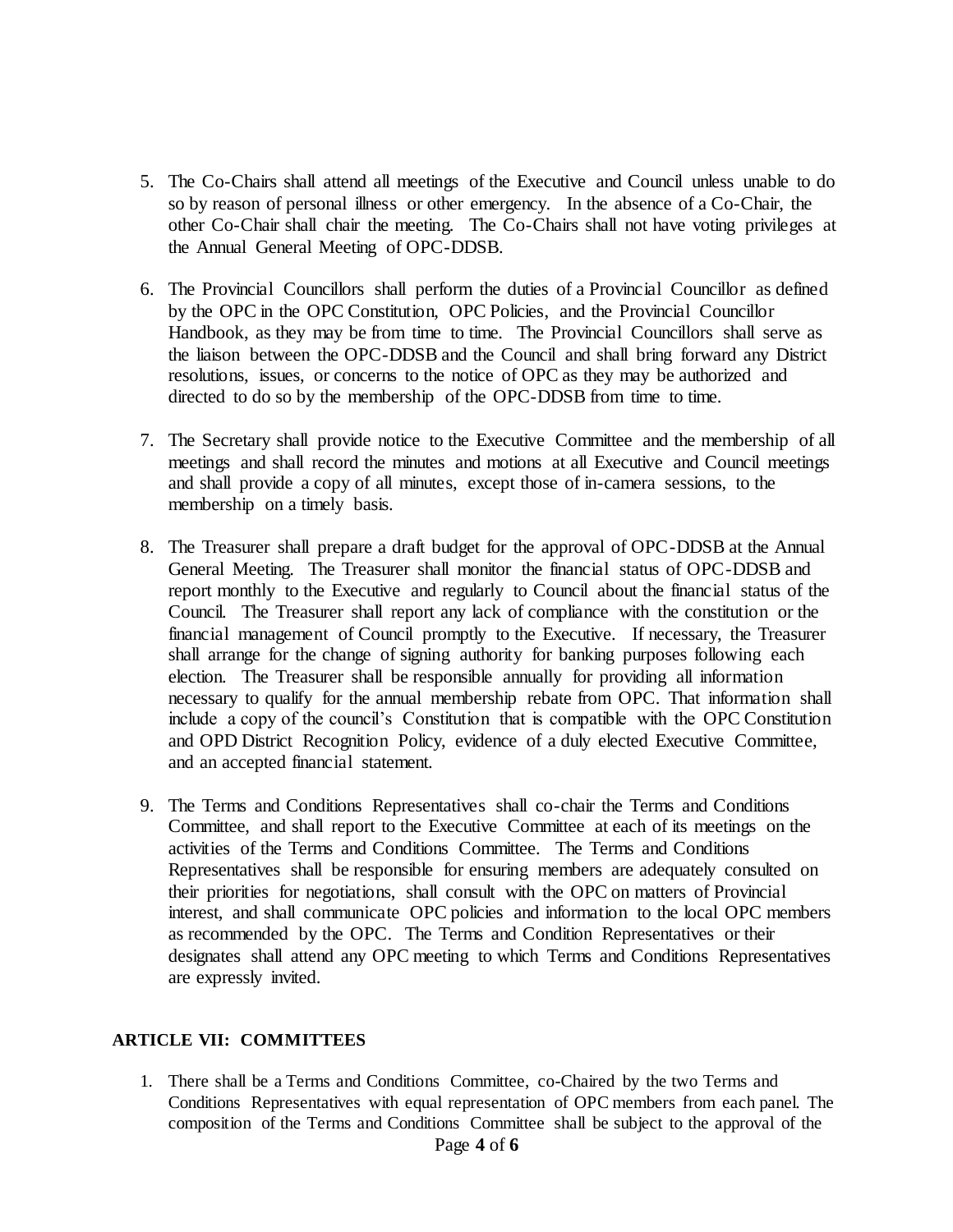Executive Committee. The Terms and Conditions Committee shall take steps to ascertain the priorities and concerns of the membership as they relate to their terms and conditions of employment and shall represent their interests and negotiate on their behalf with the Board. The Terms and Conditions Committee shall receive the advice, direction, and support of the OPC about contract language to improve the terms and conditions of employment for principals and vice-principals in the Board and in the province, so long as any direction provided by the OPC is pursuant to a provincial strategy approved by OPC Provincial Council.

- 2. The Executive may establish other Standing, Special, and/or Ad Hoc committees to serve the interests of the Council.
- 3. The Executive may appoint and set the terms and duration of any Standing, Special Committee or Sub-committee that it deems necessary.
- 4. Meetings of any Committee shall be at the call of the Chair of such committee or at the request of the Executive.
- 5. An Executive member shall sit on every Committee.
- 6. All Committees shall report in writing or orally to the Executive at its monthly meetings through the Executive representative all activities and recommendations of the Committee.

#### **ARTICLE VIII: MEETINGS**

- 1. Meetings of the general membership shall be at least two times per year, with additional meetings at the call of the Executive, or by written request to the Executive from 25% of the membership of OPC-DDSB.
- 2. The Executive shall meet at least four times per year, with additional meetings at the call of the Co-Chairs.
- 3. There shall be one Annual General Meeting held in each membership year, the date and place of which shall be set by the Executive and communicated to the membership with a minimum of two months' notice
- 4. The Annual General Meeting shall be used for:
	- a. Changes to the Constitution;
	- b. Resolutions brought forward by the Executive Committee or the general membership;
	- c. Approval of a preliminary balanced budget for the next fiscal year;
	- d. Receiving the latest audited financial statements;
	- e. Setting the local levy, if any, for the following year;
	- f. Receiving reports from the Executive Committee and other Standing, Special, or Ad-hoc committees;